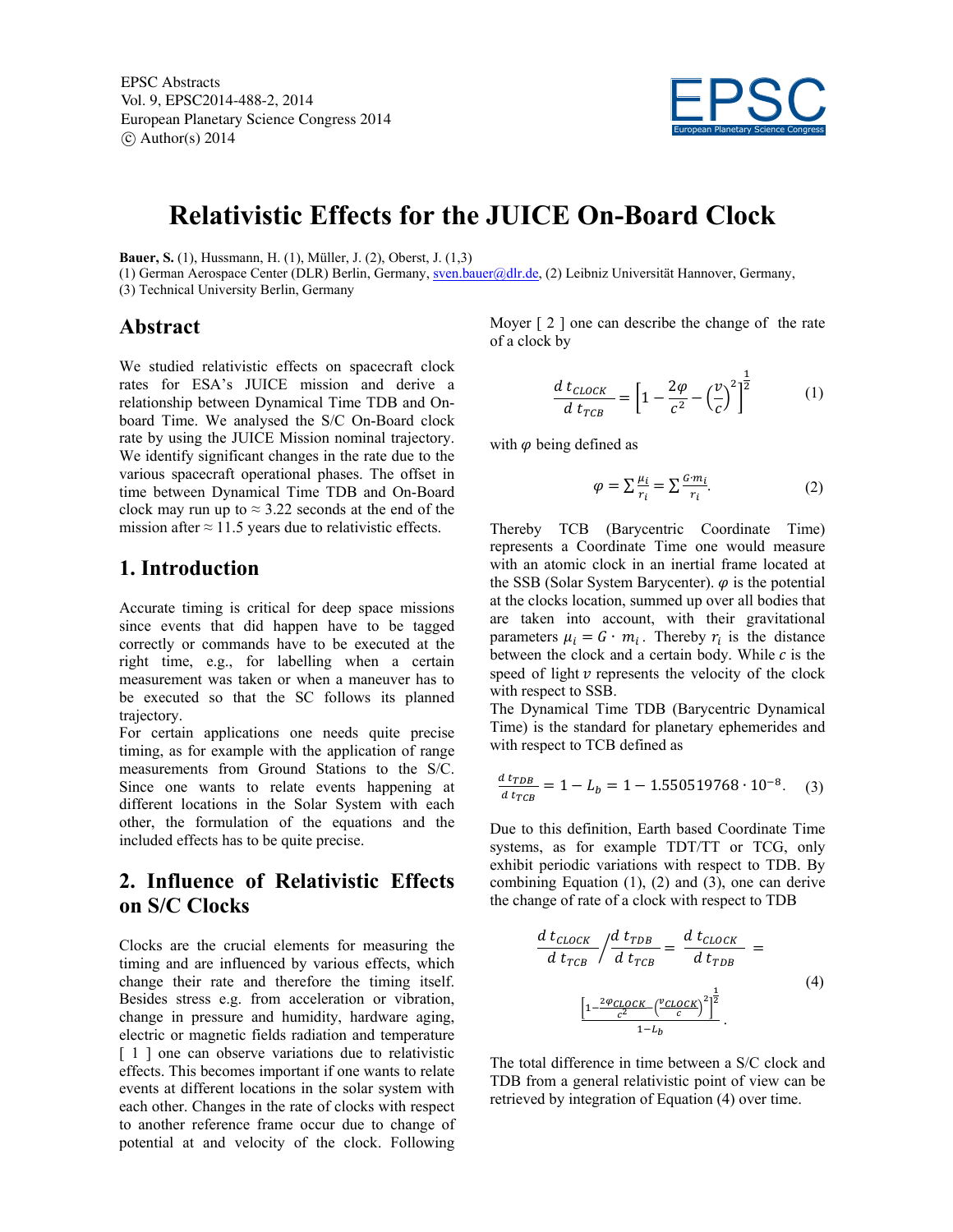

Figure 1: Distances of selected planets to the spacecraft throughout the mission

# **3. Application to the JUICE Mission S/C Clock**

In preparation of the JUICE (Jupiter Icy Moons Explorer) mission we study the variations of the S/C clock with respect to TDB due to relativistic effects. Figure 1 shows the distance of the various planets with respect to the S/C throughout the mission with various mission events of the trajectory being highlighted with the numbers (1) to (6). After launch in June 2022 JUICE will fly to Jupiter on an interplanetary trajectory, including flybys at Earth in June 2023 (1), Venus in November 2023 (2) and again Earth in October 2024 (3) and October 2026 (4). After leaving the inner planets (5) JUICE will arrive in the Jupiter system around January 2030 (6). Two Europa and several Callisto and Ganymede flybys will follow while JUICE is in orbit around Jupiter. Finally JUICE will enter a Ganymede orbit where it remains until mission end in July 2033 [ 3 ]. Figure 2 shows the corresponding velocity of the S/C with respect to SSB throughout the mission. Large variations in velocity can be seen around the flybys, targeting the trajectory to the Jupiter system, as well as changing the trajectory in the Jupiter system Orbit Phase.



Figure 2: Velocity of S/C w.r.t. SSB

These changes occur on shorter time-scales than during the interplanetary cruise due to the orbits.

In order to retrieve the variation of the rate of the clock we used the NAIF SPICE toolkit in combination with JPL's planetary ephemerides DE430 and the JUICE Trajectory Kernel. For the calculation of the potential at the clock's location the Sun, Mercury, Venus, Earth and its Moon, Mars, Jupiter and its moons Io, Europa, Ganymede, Callisto were incorporated. Since TDB was chosen as the reference system the TDB values of their gravitational constants were taken from [ 4 ]. By using the distances of the incorporated bodies to the S/C at a certain point in time  $\varphi$  was calculated for every point along the trajectory.

Figure 3 shows the deviation of the S/C clock rate with respect to TDB plotted as  $1 - d t_{\text{CLOCK}}/d t_{\text{TDB}}$ in unit of  $10^{-8}$  s/s. The Markers (1) to (6) were derived from this curve and applied to all the other plots, in order to identify the largest changes in the S/C clock rate.

The jump at (1) is related to the first Earth flyby, while during the peak at (2) the S/C performs a Venus flyby and reaches its closest distance to the sun of the mission. The peak at (3) is related to the second Earth flyby, as well as close approaches of Sun, Venus, Mars and Jupiter during their trajectory variations respectively. (4) marks the third and last Earth flyby while again the Sun, Venus and Mars are close at that time. (5) represents the point of transition from the inner planets to the Jupiter system along the S/C trajectory. From that point on the influence of Jupiter's gravitational potential is steadily increasing as the S/C is getting closer to it. (6) marks the arrival of the S/C in the Jupiter system. Owing to the short orbital periods of the orbits in the Jupiter System, changes of the rate are on shorter time scales. Most of the time the S/C clock runs faster than TDB, except around the events (2) and (3) – cf. Figure 3.



Figure 3: Deviation of S/C clock rate w.r.t. TDB